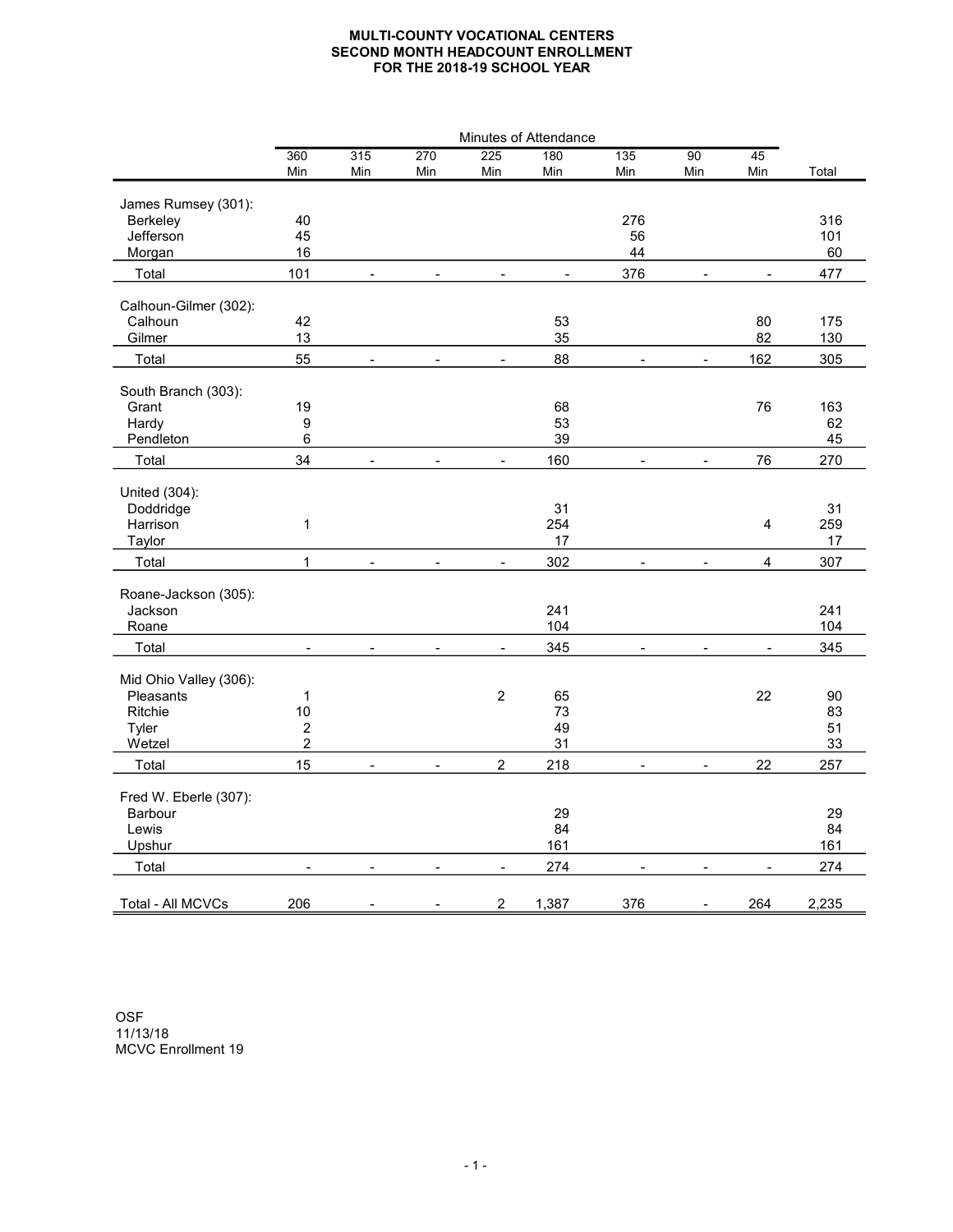## MULTI-COUNTY VOCATIONAL CENTERS SECOND MONTH FTE ENROLLMENT FOR THE 2018-19 SCHOOL YEAR

|                        |                |                              |                          |                          | Minutes of Attendance |                |                          |                |          |
|------------------------|----------------|------------------------------|--------------------------|--------------------------|-----------------------|----------------|--------------------------|----------------|----------|
|                        | 360            | 315                          | 270                      | 225                      | 180                   | 135            | $\overline{90}$          | 45             |          |
|                        | Min            | Min                          | Min                      | Min                      | Min                   | Min            | Min                      | Min            | Total    |
| James Rumsey (301):    |                |                              |                          |                          |                       |                |                          |                |          |
| Berkeley               | 40.00          |                              |                          |                          |                       | 103.50         |                          |                | 143.50   |
| Jefferson              | 45.00          | $\overline{a}$               |                          |                          | ÷,                    | 21.00          | $\overline{\phantom{0}}$ | $\blacksquare$ | 66.00    |
| Morgan                 | 16.00          |                              |                          |                          |                       | 16.50          |                          |                | 32.50    |
| Total                  | 101.00         | $\overline{\phantom{a}}$     |                          | $\overline{a}$           | $\blacksquare$        | 141.00         | $\overline{a}$           | $\blacksquare$ | 242.00   |
|                        |                |                              |                          |                          |                       |                |                          |                |          |
| Calhoun-Gilmer (302):  |                |                              |                          |                          |                       |                |                          |                |          |
| Calhoun                | 42.00          | $\blacksquare$               | $\blacksquare$           | $\blacksquare$           | 26.50                 | $\blacksquare$ | $\blacksquare$           | 10.00          | 78.50    |
| Gilmer                 | 13.00          | $\overline{a}$               | $\sim$                   | $\overline{a}$           | 17.50                 | $\blacksquare$ | $\blacksquare$           | 10.25          | 40.75    |
| Total                  | 55.00          | $\frac{1}{2}$                | $\blacksquare$           | $\overline{a}$           | 44.00                 | $\blacksquare$ | $\blacksquare$           | 20.25          | 119.25   |
| South Branch (303):    |                |                              |                          |                          |                       |                |                          |                |          |
| Grant                  | 19.00          |                              |                          |                          | 34.00                 |                |                          | 9.50           | 62.50    |
| Hardy                  | 9.00           |                              |                          |                          | 26.50                 |                |                          | $\blacksquare$ | 35.50    |
| Pendleton              | 6.00           | $\frac{1}{2}$                | $\blacksquare$           | $\blacksquare$           | 19.50                 | $\blacksquare$ | $\blacksquare$           | $\blacksquare$ | 25.50    |
| Total                  | 34.00          | $\blacksquare$               | $\blacksquare$           | $\blacksquare$           | 80.00                 | $\blacksquare$ | $\blacksquare$           | 9.50           | 123.50   |
|                        |                |                              |                          |                          |                       |                |                          |                |          |
| United (304):          |                |                              |                          |                          |                       |                |                          |                |          |
| Doddridge              |                |                              |                          |                          | 15.50                 |                |                          |                | 15.50    |
| Harrison               | 1.00           |                              |                          | $\overline{a}$           | 127.00                |                | $\overline{a}$           | 0.50           | 128.50   |
| Taylor                 | $\overline{a}$ | L.                           | $\overline{a}$           | $\overline{a}$           | 8.50                  |                | $\overline{a}$           | $\blacksquare$ | 8.50     |
| Total                  | 1.00           | $\overline{a}$               | $\overline{a}$           | $\blacksquare$           | 151.00                | $\overline{a}$ | $\overline{a}$           | 0.50           | 152.50   |
|                        |                |                              |                          |                          |                       |                |                          |                |          |
| Roane-Jackson (305):   |                |                              |                          |                          |                       |                |                          |                |          |
| Jackson                |                |                              |                          | $\overline{a}$           | 120.50                |                |                          |                | 120.50   |
| Roane                  |                |                              | $\blacksquare$           | $\blacksquare$           | 52.00                 |                | $\blacksquare$           | $\blacksquare$ | 52.00    |
| Total                  |                |                              | $\blacksquare$           | $\blacksquare$           | 172.50                | $\blacksquare$ | $\blacksquare$           | $\blacksquare$ | 172.50   |
| Mid Ohio Valley (306): |                |                              |                          |                          |                       |                |                          |                |          |
| Pleasants              | 1.00           |                              |                          | 1.25                     | 32.50                 |                |                          | 2.75           | 37.50    |
| Ritchie                | 10.00          |                              |                          | $\blacksquare$           | 36.50                 |                | $\blacksquare$           | ÷,             | 46.50    |
| Tyler                  | 2.00           | $\overline{a}$               | ÷                        | $\overline{a}$           | 24.50                 |                | $\overline{a}$           | $\sim$         | 26.50    |
| Wetzel                 | 2.00           | $\qquad \qquad \blacksquare$ | $\overline{\phantom{a}}$ | $\blacksquare$           | 15.50                 | $\blacksquare$ | $\overline{\phantom{a}}$ | $\blacksquare$ | 17.50    |
|                        | 15.00          |                              |                          | 1.25                     | 109.00                |                |                          | 2.75           | 128.00   |
| Total                  |                | $\blacksquare$               | $\blacksquare$           |                          |                       | $\blacksquare$ | $\blacksquare$           |                |          |
| Fred W. Eberle (307):  |                |                              |                          |                          |                       |                |                          |                |          |
| Barbour                |                |                              |                          |                          | 14.50                 |                |                          |                | 14.50    |
| Lewis                  |                |                              |                          | $\overline{\phantom{a}}$ | 42.00                 |                |                          | $\blacksquare$ | 42.00    |
| Upshur                 |                |                              |                          |                          | 80.50                 |                |                          |                | 80.50    |
| Total                  |                |                              |                          | $\overline{\phantom{a}}$ | 137.00                | Ĭ.             | $\blacksquare$           | $\overline{a}$ | 137.00   |
|                        |                |                              |                          |                          |                       |                |                          |                |          |
| Total - All MCVCs      | 206.00         |                              |                          | 1.25                     | 693.50                | 141.00         |                          | 33.00          | 1,074.75 |
|                        |                |                              |                          |                          |                       |                |                          |                |          |

OSF 11/13/18 MCVC Enrollment 19